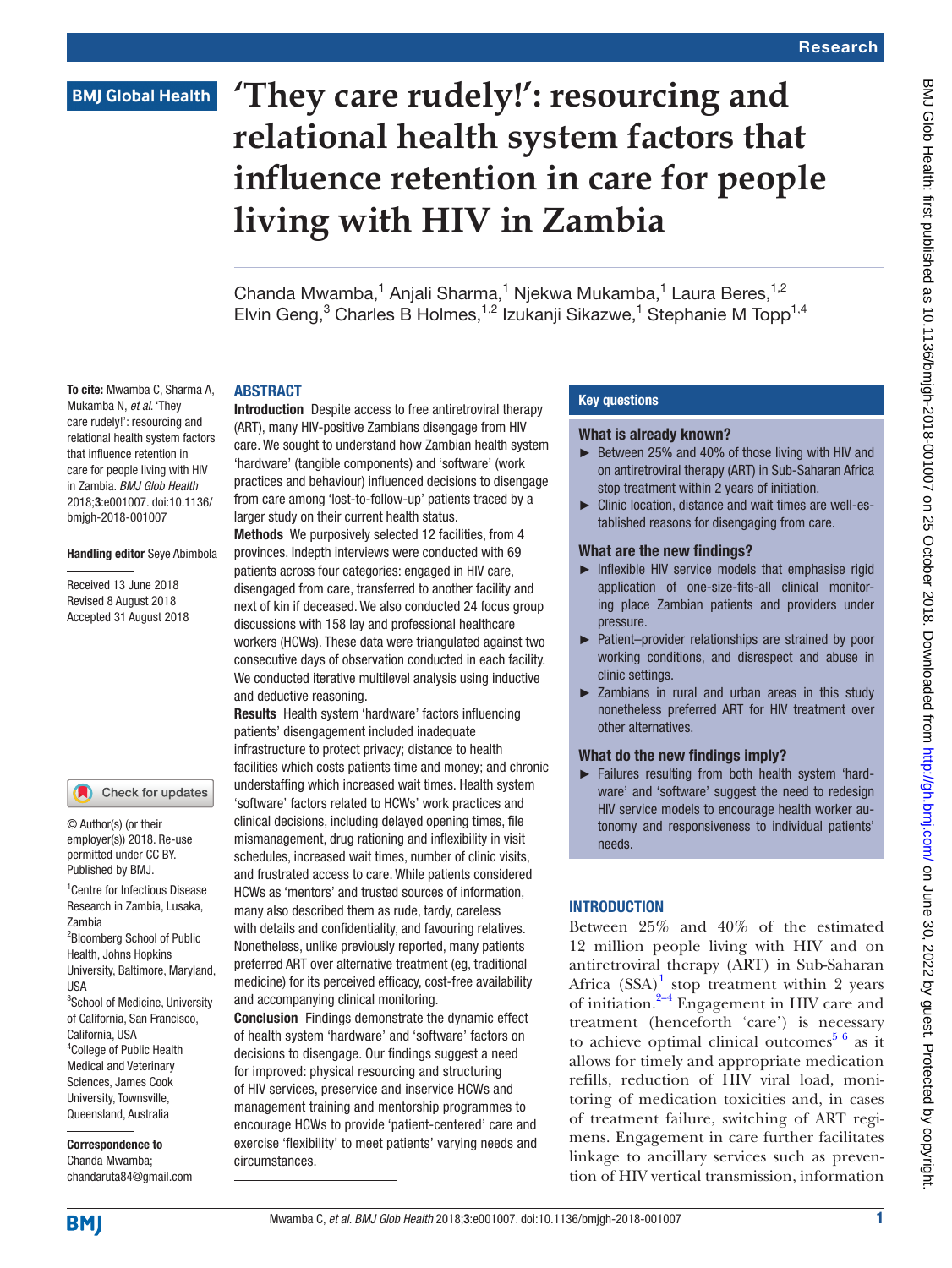services and social support that can help manage  $HIV.<sup>7-10</sup>$ Leaving or 'dis-engaging' from routine care puts patients at risk of onward transmission, opportunistic infections and emergence of drug resistance, which reduce drug options and ultimately increase HIV-related mortality.<sup>[11 12](#page-9-1)</sup>

Despite the availability of free ART, patients disengage from HIV care for reasons that vary by setting.<sup>[7](#page-9-0)</sup> Most of the reported reasons for disengagement from HIV care in SSA have been classified as structural, health facility-related and sociocultural.<sup>7</sup> <sup>13</sup> Examples of structural barriers include poverty, distances and transportation constraints.[14–16](#page-9-2) Some commonly reported health facility-related barriers are frequency of visits needed for ART refills, inefficient service delivery, fear of accidental disclosure, difficult patient–provider interactions, insufficient information about HIV, costs of required medical tests and insufficient healthcare workers  $(HCWs).$ <sup>13 17–21</sup> Reported sociocultural barriers include clients' preference for alternative HIV medicine, family responsibilities, lack of social support and stigma[.22–29](#page-9-4)

In Zambia, an estimated 1.2 million people live with HIV, of whom more than 770 000 are enrolled in HIV care.<sup>30</sup> Consistent with findings from SSA, Zambia experiences substantial loss to follow-up among patients enrolled in HIV care.<sup>2 4 31</sup> Four studies conducted in Zambia between 2006 and 2011 found that the use of complementary medicine, lack of trust in Antiretroviral drugs (ARVs), faith healing, side effects and food inse-curity all influenced disengagement.<sup>[13 32–34](#page-9-3)</sup> In one urban settlement in the capital city Lusaka, treatment fatigue, stigma, waiting times, placing 'defaulters' on intensive adherence counselling, competing livelihood priorities and dissatisfaction with HCWs' responses perpetuated disengagement.<sup>[13](#page-9-3)</sup>

This paper presents current data (circa 2015) on patient experiences and responses in the rapidly evolving Zambian HIV care setting with a particular focus on health system factors. Based on emerging themes, we used the constructs of health system 'hardware' and 'software' to distinguish the impact of structural issues (including resourcing, the role of clinical guidelines and policy—ie, 'hardware') from the less tangible but still fundamental issues relating to provider attitudes and work practices (ie, 'software').<sup>35</sup> By focusing on both aspects, we provide qualitative insight into the way quality of care within the Zambian health system contributes to patient disengagement decisions. This insight is critical for informing decisions to reform or adapt current service models to promote greater responsiveness to patients' varying circumstances throughout a lifetime use of ARV. Although variable,  $36$ for purposes of this study, we defined disengagement as the complete set of decisions and actions through which missed clinic visits and ensuing reluctance to return over time erode patients' subjective sense of connectedness to care. [37](#page-9-8) Analysis more specifically considering the manner in which various individual, social and health system factors *interact* to influence engagement decisions has been previously published.<sup>38</sup>

#### **METHODS** Research setting

This qualitative study was conducted in 2015 and was nested within a larger quantitative study exploring rates and reasons for disengagement. $39$  It aimed to understand, from Zambian patients' and HCWs' perspectives, how care within the health system influenced engagement and disengagement from long-term HIV care and treatment. In our framework, the health system includes the formal system, as well as the patients and the larger community. The qualitative study was conducted in 12 clinics, selected from 4 Zambian provinces—Lusaka, Southern, Eastern and Western provinces. These settings comprise multilingual ethnic groups, with Bemba and Nyanja the most widely spoken local languages in Lusaka Province, Tonga in Southern Province, chi-Nyanga in Eastern Province and Lozi in Western Province. The socioeconomic status and housing conditions of residents in these different locations are mixed, but predominantly poor.

### Site selection

Site selection was achieved in three phases. First, a random sample of 31 health facilities stratified to ensure rural and urban facilities from each of the four provinces were selected. Second, from this larger sample, eight health centres—one urban, and one rural for each of the four provinces—were purposively selected based on facility characteristics, location and patient load. We considered urban health centres and level 1 hospitals interchangeable for the purpose of the qualitative study since they are often of similar size and operating capacity and are located in more comparable socioeconomic and geographical environments. After completing the first round of data collection at these eight facilities, an additional four facilities (one per province) were purposively selected to conduct follow-up focus group discussions (FGDs) that tested the initial findings and probed emerging and unclear issues. Selection was made based on the nature of the issues we sought clarification about—for example, in two provinces rural facilities were selected as clarification and testing of findings related predominantly to these aspects; in the other two provinces, urban facilities were selected.

The 12 clinics all provided outpatient health services, and all the urban facilities additionally provided some inpatient services. Other services shared by the 12 facilities included maternal and child health department (MCH), tuberculosis treatment department (TB corner), HIV or antiretroviral department (ART clinic), and laboratory and environmental health team (EHT) depending on location and resourcing.

The professional HCWs working in the clinics predominantly included clinical officers, nurses, pharmacy technologists, data associates, and environmental and health technologists. In the ART department, the professional HCWs provided counselling, testing, clinical consultations and drug distribution. By comparison, lay HCWs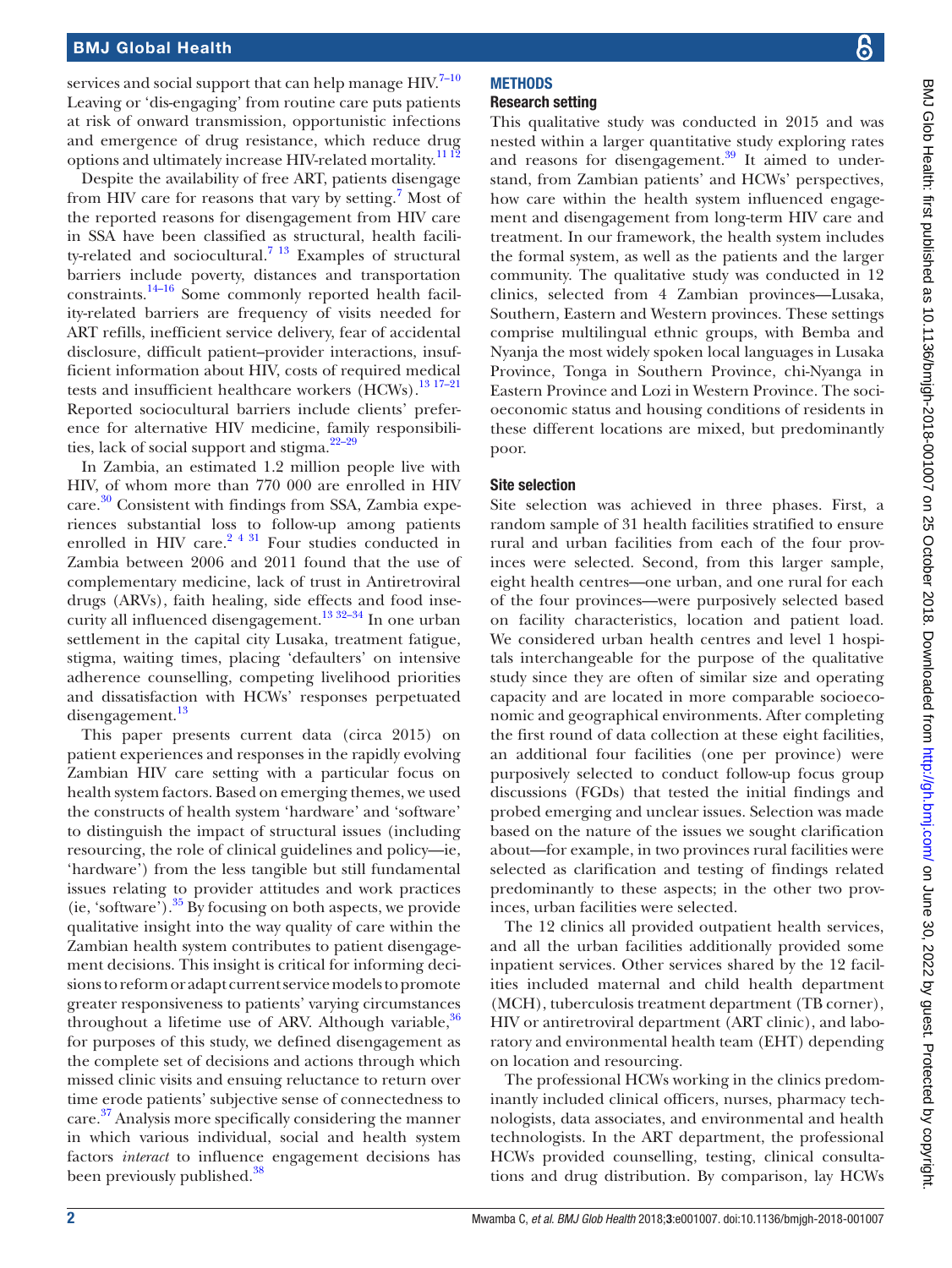<span id="page-2-0"></span>

| Sex and location of interview and FGD participants<br>Table 1 |          |                       |                    |                   |            |              |  |  |  |  |
|---------------------------------------------------------------|----------|-----------------------|--------------------|-------------------|------------|--------------|--|--|--|--|
|                                                               | In care  | Pregnant<br>(in care) | <b>Transferred</b> | <b>Disengaged</b> | Dead (NoK) |              |  |  |  |  |
| <b>Characteristics</b>                                        | $(n=19)$ | $(n=9)$               | $(n=12)$           | $(n=15)$          | $(n=14)$   | Total (N=69) |  |  |  |  |
| Gender                                                        |          |                       |                    |                   |            |              |  |  |  |  |
| Male                                                          | 9        | -                     |                    | 6                 |            | 29           |  |  |  |  |
| Female                                                        | 10       | 9                     | 5                  | 9                 |            | 40           |  |  |  |  |
| Location                                                      |          |                       |                    |                   |            |              |  |  |  |  |
| Urban                                                         |          | $\overline{4}$        | 5                  | 8                 |            | 31           |  |  |  |  |
| Rural                                                         | 12       | 5                     |                    |                   |            | 38           |  |  |  |  |

FGD, focus group discussion; NoK, next of kin.

were responsible for HIV testing and counselling, health education, patient navigation and file retrieval, but may also sometimes substitute for professional HCWs and carry out designated clinical tasks such as blood pressure measurements.

#### Design and participants

We conducted 69 indepth interviews (IDIs) with patients from the following categories: (1) currently in HIV care at the clinic where they initiated HIV care ('in care'); (2) disengaged from care; (3) in HIV care after transfer to a different clinic; and (4) next of kin for deceased patients. Among the in care, transferred, disengaged and dead categories, male and female representation was almost equal (male=29/female=31). Geographical representation was also similar, although with slightly higher participation among rural residents (n=38, 55%) [\(table](#page-2-0) 1).

Twenty-four FGDs with a total of 158 participants were conducted with urban and rural lay and professional HCWs to understand their perceived role in patients' care engagement decisions ([table](#page-2-1) 2). FGDs were separated between lay and professional health workers but were mixed sex.

Direct observations at health facilities were undertaken to clarify the operational context of care.

#### Patient sampling and data collection

#### Indepth interviews

The 'in-care' patients were recruited from the files of patients present on a study-visit day using a simple random sampling method. The categories of 'lost' patients were recruited during the study tracing exercise with the help

of peer educators who were engaged as data collectors of patients lost from HIV care. From each of the categories of 'lost' patient (disengaged, transferred and next of kin to dead) traced by the main study, research assistants (RAs) asked participants if they would be willing to take part in a follow-up interview until two participants were recruited from each facility. A balance between male and female participants was sought, although due to pragmatic considerations not always achieved. No patient sampled from the 'in-care' patients refused to participate. No patient sampled from the 'lost' traced category declined to participate in the interviews after full information was provided by the tracers.

Four Zambian RAs with competence in local languages spoken in the study sites were recruited to collect data. Their recruitment considered previous experience in health-related research. They underwent a 5-day training covering human subjects' protection, familiarisation with the study's aim and the study tools, and best-practice approaches to qualitative research data collection. The IDI questionnaire guide was designed in English and translated into the four main local languages used in the study sites, namely Nyanja, Lozi, Bemba and Tonga. IDIs lasted between 40 and 120 min and were conducted in the participant's choice of language.

We asked patients about their personal experiences while accessing care. We included questions on caregiver attitudes, information availability and sociocultural aspects, and how they affected the interviewee's perceptions and choices in seeking care. Interview questions were all open-ended to enable RAs to probe for causal

<span id="page-2-1"></span>

| <b>Table 2</b> Number of FGD participants by cadre and location |    |                              |          |                              |          |                              |  |  |  |  |
|-----------------------------------------------------------------|----|------------------------------|----------|------------------------------|----------|------------------------------|--|--|--|--|
| Urban                                                           |    | <b>Rural</b>                 |          | <b>Total</b>                 |          |                              |  |  |  |  |
| Participant type FGDs (n)                                       |    | <b>Total</b><br>participants | FGDs (n) | <b>Total</b><br>participants | FGDs (n) | <b>Total</b><br>participants |  |  |  |  |
| Lay HCWs                                                        | 6  | 46                           | 6        | 42                           | 12       | 88                           |  |  |  |  |
| Professional<br><b>HCWs</b>                                     | 6  | 38                           | 6        | 32                           | 12       | 70                           |  |  |  |  |
| <b>Total</b>                                                    | 12 | 84                           | 12       | 74                           | 24       | 158                          |  |  |  |  |

FGD, focus group discussion; HCW, healthcare worker.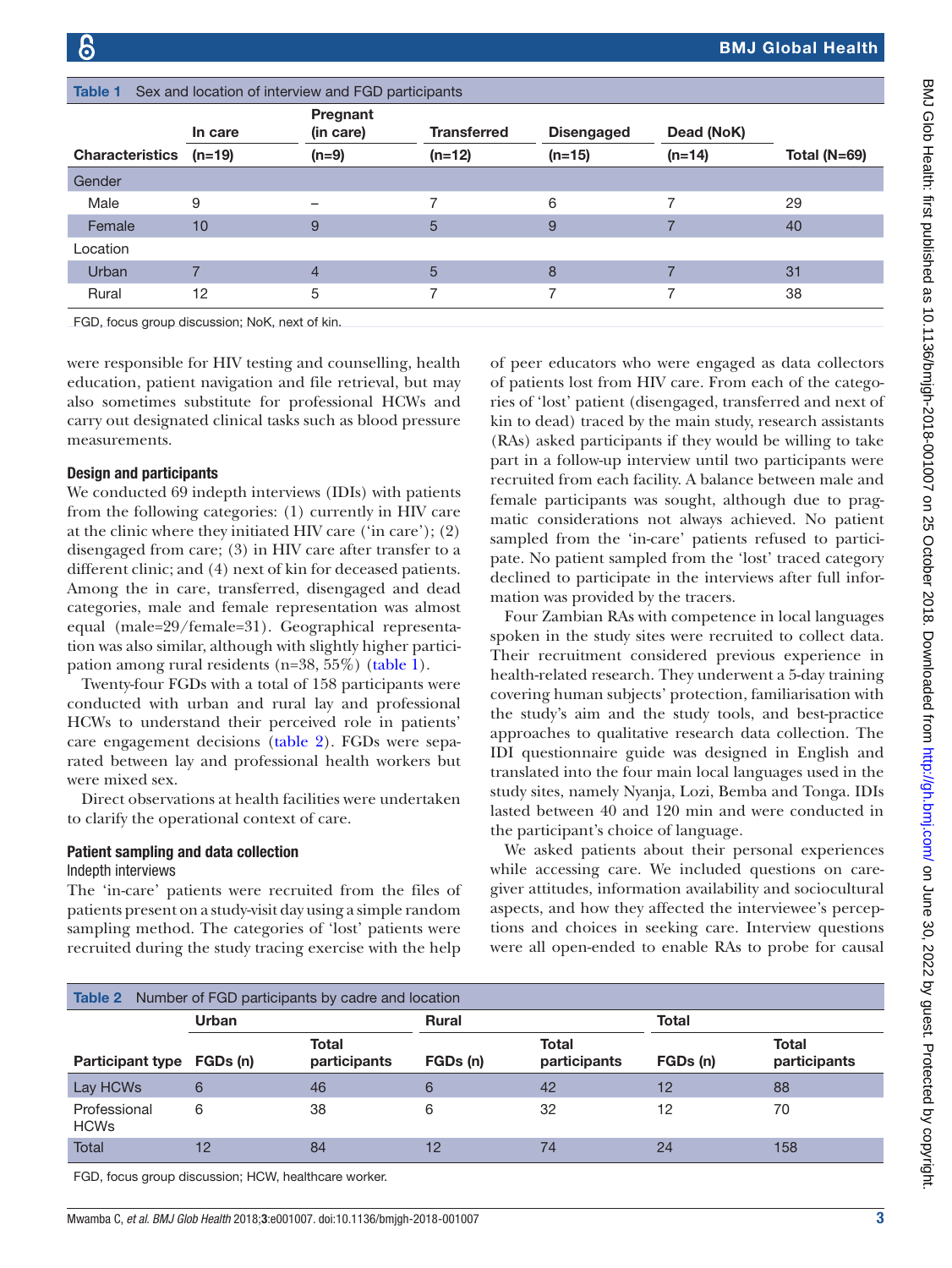mechanisms influencing patients' engagement in care. The RAs took down summarised field notes that included any non-verbal expressions they observed.

For the deceased, we interviewed a close family member or friend to understand both the sequence of events that led up to death, as well as the families' perception of the dead patient's experiences in care and their own role in this process.

#### Focus group discussions

In each of the 12 facilities, the recruitment of FGD participants was achieved by issuing open invitations to all HCWs at the facility to attend one of two FGD sessions. Participants were then enrolled on a first come first served basis. The FGDs for lay and professional staff were separated to enable lay staff to speak freely without the fear of interference from their supervisors.

The FGD guide explored the patient–HCW interaction to understand the relationship between HCWs' perceptions and patients' own description of experiences accessing care. The questions were open-ended to enable the facilitator to probe emerging themes, and field notes containing contextual details and non-verbal observations were taken by the RAs to aid in the interpretation and analysis of the data.

FGDs took between 1 hour and 3.5 hours. The main language used in the FGDs with professional HCWs was English, but facilitators allowed the use of local language in discussions. All the FGDs were conducted at the health facilities.

# Observation procedures

The RAs documented direct observations of healthcare facilities' operations as field notes that were then formalised into research memos. Direct observations took place in the original eight health facilities for two consecutive ART clinic days and lasted between 8 and 10 hours. The process began with the RA introducing themselves to the person in charge of the facility. The RA would then proceed to sit in a certain department (eg, TB corner, laboratory, pharmacy (where one existed) and clinician rooms) and write down their observations on the research guide. The guide included sections on operational features, intraprovider relations, patient–provider relations and their context. Data from observations helped build a picture of typical workflows and human interactions that drive health centre operations and that influence patients' experience and decisions related to care-seeking.

# Data analysis

Audio recordings, transcribed scripts and observation memos were saved using a unique identification method and saved on password-protected computers. All audio-recorded interviews were transcribed verbatim and simultaneously translated into English (for interviews in local language). A two-stage approach to quality checking was undertaken. In the first stage, the RAs quality-checked

their own scripts and in the second stage the first author quality-checked all the scripts. Anonymised transcriptions, observation memos and notes were imported into QSR NVivo. Inductive methods were used to code the  $data^{40.41}$  by the first and last author. Coding was an iterative process that categorised related codes and subcodes and stratified them by study sites and participant engagement status for further exploration and interpretation of the findings. Arrangement of themes according to a conceptual framework (the hardware/software model) was subsequently used to help further refine, organise and reflect on the findings. Draft findings and interpretations were circulated for review to all the study investigators and the Study Advisory Committee.

# Ethics and consent to participate

Written informed consent for participating in the study was sought and granted by all the interviewees who agreed to participate in the study. To ensure privacy and confidentiality, the interviews were conducted in a private environment either at a home or health facility with only the RA and the interviewee present. Permission to record interviews was sought from all the study participants.

# **RESULTS**

Three major themes emerged on the hardware and software of health systems that inhibit or facilitate longterm engagement in HIV care. First, health system hardware barriers related to resourcing, including the physical infrastructure and the number of HCWs posted at health centres, were identified. Second, health system software, clinic operating practices, work norms and work patterns. Third, also related to health system software, the nature of patient–provider relationships was discussed. In relation to these overarching themes, analysis revealed great consistency across lay and professional HCWs' and patients' accounts in both rural and urban settings and was further substantiated by facility observations. Consequently, we do not routinely differentiate results by participant type and location in the following sections, except to highlight those few areas where more meaningful differences or nuances were identified.

# Health system hardware

Consistent across both patient and HCW data sets, respondents mentioned many barriers to engagement in long-term care related to health system 'hardware'. These included travel times and transport costs associated with clinic location relative to the health facility catchment area; long wait times associated with insufficient and often overworked staff; and lack of privacy associated with inadequate infrastructure.

# Clinic location

A primary structural barrier to care related to health services was distance to the clinic and associated time and cost to accessing care. Unsurprisingly, rural patients emphasised this as more of a problem than those living in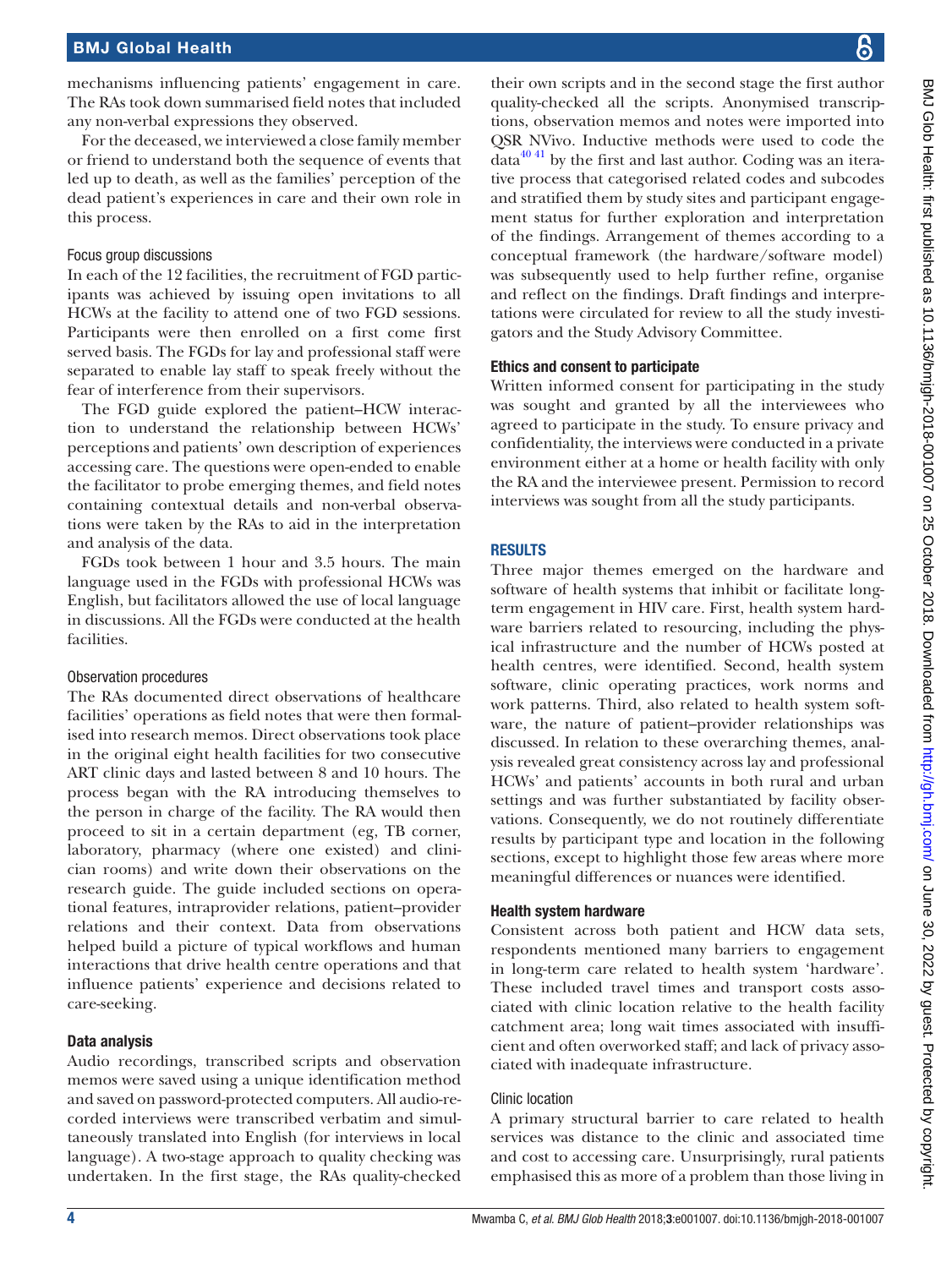urban areas, although even in urban settings challenges were relayed. Distance played a role both in decisions to disengage and decisions to transfer, as narrated below:

So we both have that virus. But I was the one who looked after my husband. I collected his medicine too. But I was alone taking care of [him] at home. And it was too much for me because we had different dates. That is how I stopped. […] I would have no transport. I would have to walk. I couldn't manage. (Rural Female, Disengaged, Lusaka Province)

As noted by the respondent above, distance and cost of attending the health centre of first enrolment were a central factor in some (and more frequently rural) patients' decisions to disengage or transfer. Nonetheless, distance was a challenge for other reasons, including for patients who actively chose to enrol in health centres outside their residential area to maintain confidentiality, and those who had moved or travelled for family or work reasons and without the means to pay for regular return transport.

I just didn't stop for the sake of stopping! But I had encountered a problem. I never had money to travel back and where I was working, they never paid me on time. So, I failed to travel back. (Rural Female, Disengaged, Western Province)

I transferred from [my first clinic] because I divorced my husband who lived there. So it became far for me to come from here to go back there [for ART]. That is what made me transfer from there to this mission here. (Rural Female, Transfer, Southern Province)

#### Clinic infrastructure

Some patients complained of cramped infrastructure leading to constant overcrowding and lack of privacy for basic consultations, conditions confirmed by a number of HCWs and through direct observation.

[The patients] go to far places […] in the search of confidentiality. It's not like they don't want to take that drug. They want help so that they can live better lives. But they are scared […] with the setup here. From that gate, you go straight to the ART. So even when I am at the OPD [outpatient department] I am able to see those people. So they avoid coming here, because they want privacy. (Lay HCW, Urban Site, Eastern Province)

Although not a central determinant, when combined with reported concerns about involuntary disclosure via community gossip, lack of clinic space or infrastructure to assure privacy emerged as a potentially important barrier to accessing or maintaining long-term engagement in care, as stated below:

When an individual goes to the clinic, there are people […] They will come to see what goes on there at the ART clinic so they can come and tell people what is happening. And that is what makes me feels lazy [to go for care]. (Rural Female, Disengaged, Eastern Province)

# Staff shortages

Insufficient HCWs to handle the high numbers of enrolled patients with HIV was a common frustration expressed by providers and patients in both rural and urban sites in this study.

We face a lot of challenges. One, we have not enough man power which is a cry of each and every clinic in the country. (Professional HCW, Rural Site, Eastern Province)

The way I have observed things at the clinic […] Maybe if they can just increase the number of doctors so that queues can be reduced. Because there are long queues like from here to that mango tree to be attended to by one doctor. But if they can add another doctor, the queue can be shortened. (Urban Male 1, Disengaged, Western Province)

As noted above, many respondents saw lack of staff as a critical driver of long queues and waiting times. While some patients were prosaic about this reality, others described these factors as influencing their decisions to transfer, as described below:

I transferred because […] my husband said it's just too congested. We tried to go there the other day. It was congested. There were a lot of people. We waited and we got tired and he said: "No! This place is not conducive for us! Maybe, let's go [elsewhere]." (Urban Female, Transfer, Lusaka Province)

### Health system software

Emerging themes relating to health system software are broadly grouped under 'Discretionary workplace practices'—defined as day-to-day operational and clinical decisions that lie within the control of front-line health workers—and 'Health Worker Attitudes'.

#### Discretionary practices: clinic opening hours

Clinic hours and particularly opening times were frequently mentioned as frustrating patients' access to care. The degree to which late opening or early closing times acted as a disincentive varied between patients. Those registered in rural facilities were most materially affected, reporting that they travelled greater distances only to meet clinic bottlenecks due to late opening times.

When it comes to opening the clinic, they are usually late. They can open at 08:00 but for them to start working, they usually delay. You will find that they will start at 09:00 or 10:00 and by then you will be already tired of waiting. So that makes it hard. (Rural Female, In Care, Eastern Province)

In FGDs, professional HCWs revealed that there was a strong informal or 'practical' norm of late opening and closing early in many health centres. Health workers justified these known breaches of formal Ministry of Health (MoH) guidelines in various ways:

Here, [HIV care] is every day. But mostly we concentrate in the morning from 08:00 to 13:00 before lunch. Because after lunch, most of our adherence counsellors will have knocked-off and they are the ones who help us in pulling the files. (Professional HCW, Rural Site, Eastern Province)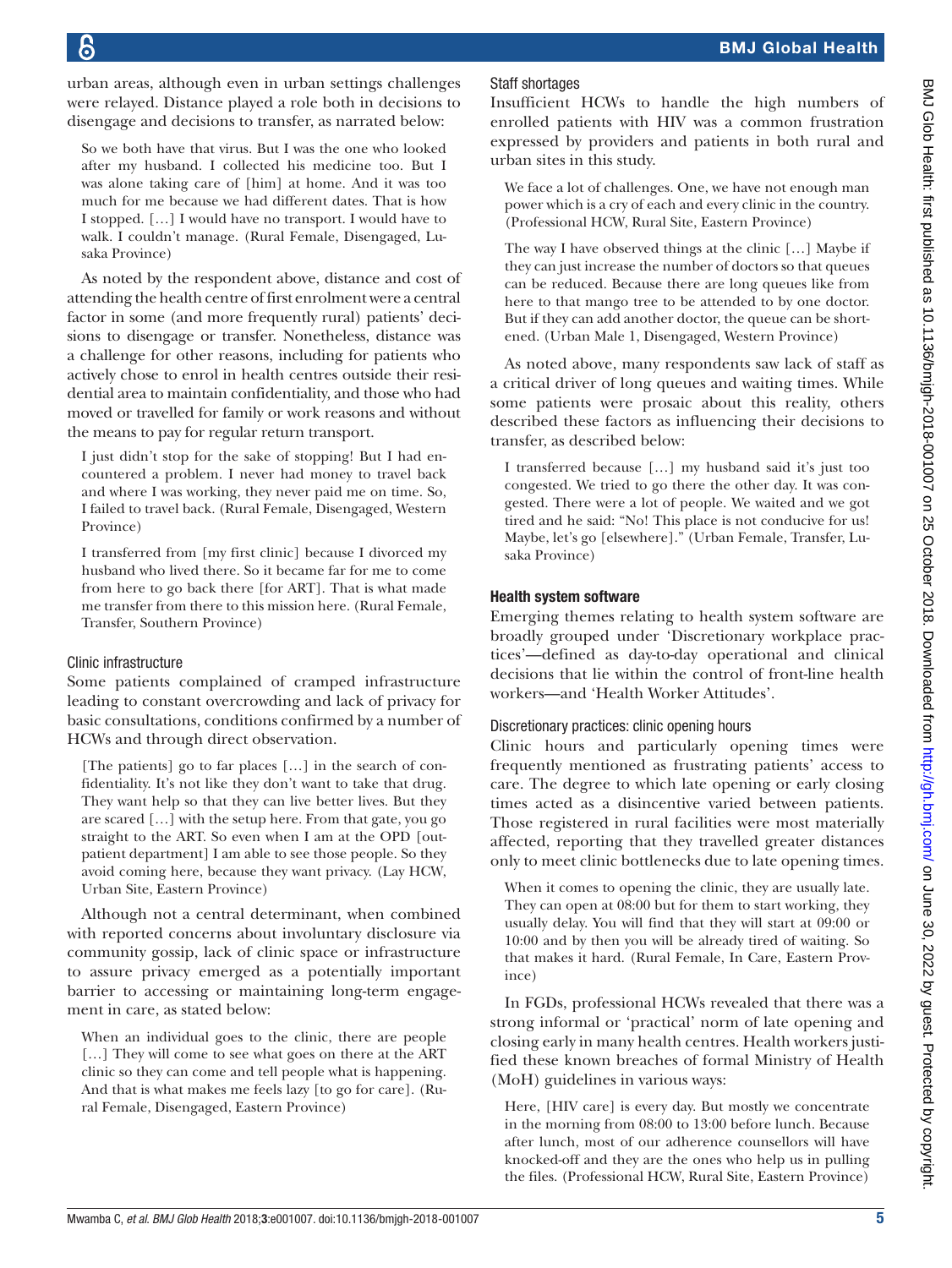Discretionary practices: file and record management

Patients' motivation to stay in care was negatively influenced by poor management of files and medical records, which contributed to long waiting times through long and sometimes fruitless searches for paperwork:

The way they keep the files, the file was lost daily. When I came, each and every time, the file was lost! They'll say: "We have not seen it." And that's that! (Urban Male, Transfer, Lusaka Province)

Matching direct observations, some patients reported attending health centres where lost results or files meant they had to redo laboratory tests, requiring additional visits and more waiting. While it was never provided as a stand-alone reason, poor record-keeping was often a contributing factor to decisions to transfer or disengage:

I was at the lab. After two weeks they told me to come back [for the results] but the file was lost, you see! But how did it get lost! So all those things [influenced my disengaging]. (Urban Female 2, Disengaged, Lusaka Province)

HCWs generally acknowledged and attributed poor file management to work overload, reduced support from non-governmental organisations, lack of physical storage space and increasing patient numbers.

#### Discretionary practices: drug rationing and inflexible visit schedules

No respondents in this study reported experiencing a complete ARV stock-out. However, a subset of respondents in all study sites described HCWs as setting apparently arbitrary limits, such as 1 months' worth of medication refill when national guidelines allow for 3 months for stable adherent clients. Others questioned the relevance of the 3-month limit when clinical assessment of immunological or virological status occurred every half year. In almost all cases, having to make frequent returns to the clinic incurred time and financial costs and interfered with work or family commitments.

Because they give three months [of drugs] but you have been taking the medicine for three years. So you find that you are knowledgeable and are in line with the medicine without any reactions. So at least if they would put/give for six months so that we can stay for a long period, it would help. (Urban Male, In Care, Southern Province)

Like I have explained, I am a bricklayer. Once or even three times I told them: "I am going to work and that I don't know when I can come back. So that one month [of drugs] you are giving me its better you give me for 3 months." But they refused saying: "It's our program, so it's better we give you something for 1 month." So I tend to think that these people have not thought about me. (Rural Male, Transfer, Eastern Province)

Independent of the issue of medication refills, other patients noted the punitive nature of 'intensive adherence counselling' for patients who had missed visits. As per national guidelines, HCWs often (although not always) required patients who missed visits to return

weekly or fortnightly for regular adherence counselling. For some patients, such rules meant a continual clash and ultimately a trade-off between meeting basic livelihood and treatment requirements.

I stopped going there [the clinic] because they gave me a lot of [scheduled visit] days […] So I thought that let me just stop. (Urban Female, Disengaged, Western Province)

Providers in all four provinces described invoking these rules (with some small variations) to impress on patients the need to take their drugs on time, as illustrated by the quote below:

When a patient has missed an appointment by a number of days, we – it's not a punishment in the real sense – but, we punish the client when they come back. Instead of giving such a patient drugs that would last for maybe three months, we give them drugs to last two weeks so they can get used to remembering frequently that they have to come to the clinic. (Lay HCW, Rural Site, Eastern Province)

Although lay health workers were often responsible for adherence counselling, this cadre report to and were encouraged by professional health workers to invoke 'intensive visits', with an emphasis on ensuring routine clinic attendance to facilitate clinical monitoring and health education, as noted by these professionals:

Most of the time you find that the client might not be happy with that [intensive adherence] […] but with explanation on the importance of the counselling and the treatment, it is like you just re-emphasise on the importance of the treatment. (Professional HCW, Urban Site, Southern Province)

It's something to do with compliance. The patient just has to follow what they have told them. It's still the same thing whether we are discussing the food, drugs, how to live a health life. It comes back to, are they following what we are telling them? That's the adherence. (Professional HCW, Rural Site, Southern Province)

#### Alternative treatments

Although many patients complained over access to, and quality of care in, formal health facilities, these services were nonetheless compared favourably with other, alternative treatments by the majority of our study participants. While a few individuals reported having sought help from an alternative provider at some stage, most said that they had never sought or used traditional medicines. Three main reasons for not seeking alternative care were reported.

First, patients thought that health centre processes were more rigorous than those used by traditional healers. Health centre's use of equipment (eg, blood pressure cuffs, thermometers) and blood tests to establish baselines and monitor ongoing health status, along with provision of health education and information, were all contrasted with traditional practice.

It is different [with a traditional healer] because that one won't explain to you what is paining you, or how it will work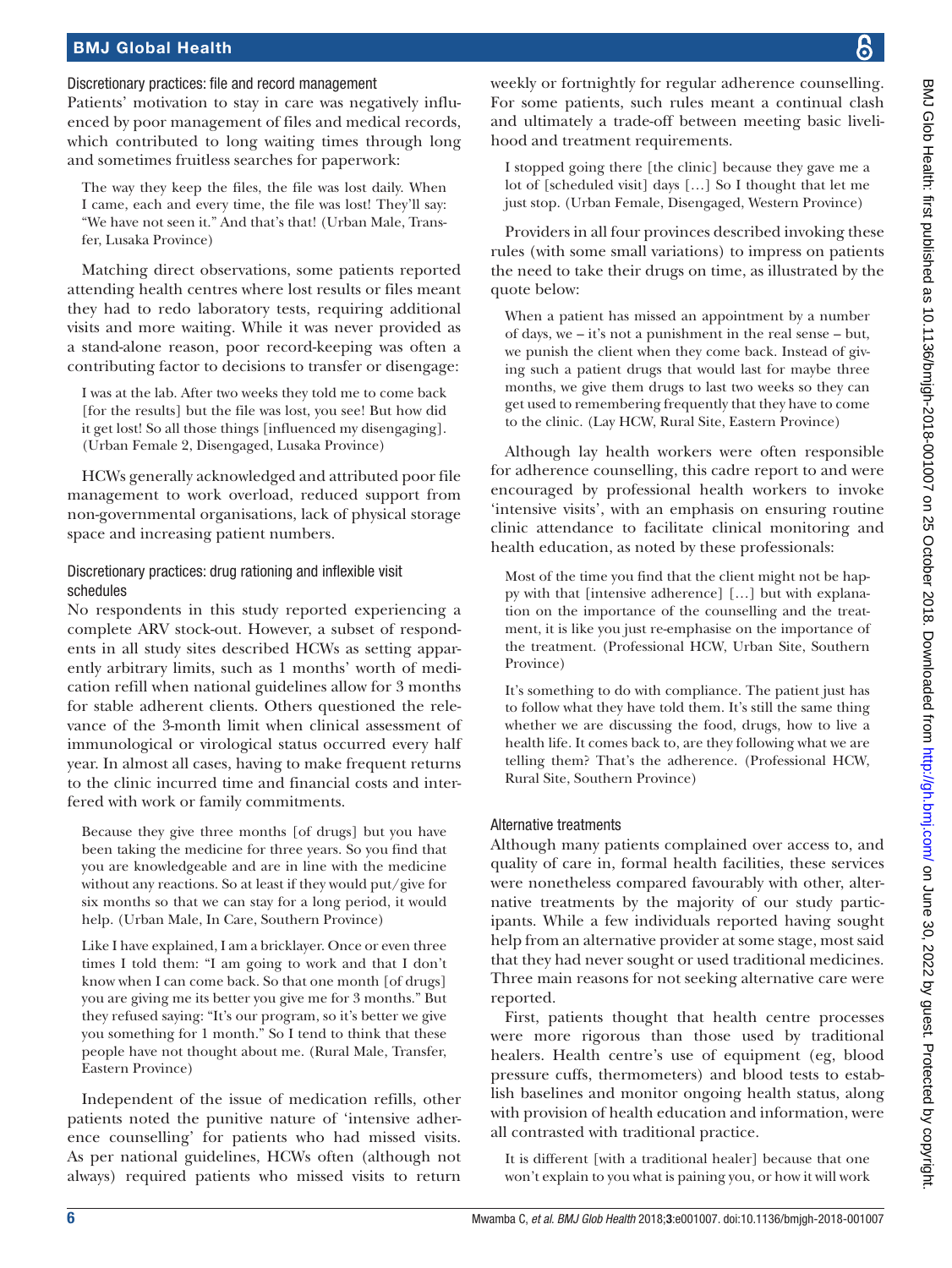with the medicine he will give you. (Rural Female 2, Transfer, Southern Province)

Second, an important new finding from this study was that many respondents believed that the care provided at the MoH clinics was superior and preferable to that by alternative health practitioners. Participants frequently noted that traditional medicines, unlike ARVs, were not 'strong enough' for HIV even if they 'might have worked in the past' or may still work for other conditions.

These [ARVs] are working. I have not gone to another place for a traditional healer because that medication doesn't do anything. As for the traditional medication, it doesn't work nowadays. [Although in] those old days, the traditional medication used to be very effective. (Urban Female, In Care, Eastern Province)

Finally, many patients commented that treatment at the health centre was free, while traditional healers just 'took your money' without delivering promised results.

Mmmmmm the traditional healer can only finish your money. But at the clinic there's nothing paid, it's free of charge. (Urban Male 1, Disengaged, Western Province)

### Health worker attitudes

While presented last, HCW attitudes and respect formed a central pillar of many patients' accounts about longterm engagement and disengagement in care.

### Health workers professionalism

Most respondents said that HCWs at their clinic were the most likely source of trusted information about HIV care. Respondents, even some disengaged patients, emphasised that HCWs often improved their understanding and ability to cope with their diagnosis and treatment by providing 'education' and helping 'teach' patients about their disease.

The benefit is there because I have learnt a lot from [the staff]. The first thing they taught us was how to live, how to eat and how to keep ourselves. (Urban Female, Transfer 2, Lusaka Province)

Despite such acknowledgement, many patients also described feeling demotivated to seek or remain in care due to HCWs' weak professionalism, which, while not attributed to all, was described by a subset of patients at all study sites.

Concerns primarily focused on timeliness, attention to detail, efficiency and confidentiality. With regard to timeliness, a common complaint was that HCWs were lazy or lax—they 'chatted' or 'gossiped' or took unnecessarily long tea breaks while patients were waiting. 'Poor attitude' or lack of work ethic among HCWs was described in relation to a range of factors including variable opening times, poor filing (and loss of files) and general lack of efficiency, as outlined below:

Just the way they do things, that is our big complaint! Even when the doctor comes, I will tell the doctor: "These people if they cannot manage those jobs, we should help, because

we can manage putting the files in order so that whoever comes, we know where the things are!" (Rural Male, Transfer, Western Province)

But when you try to explain some things, they say you are rude and whatever. But […] they make mistakes too. (Urban Male 1, In Care, Lusaka Province)

Respondents also complained of HCWs prioritising or 'fast tracking' their own family and friends for treatment. The extra waiting time and difficulty in garnering information or attention without such connection, whether coincidental or deliberate, were factors that contributed to some patients' decisions to leave care.

Just here, okay one thing that I have seen here is that ah [reception at the clinic] is difficult. It is very difficult the way you are received, if you do not know anyone here, then Ah! Things will not move well! (Urban Female 1, Disengaged, Lusaka Province)

HCW confidentiality—or lack thereof—was another recurring theme related to professionalism and raised by both patients and even some HCWs as damaging patient– provider relations and acting as a disincentive to care:

I have observed something which goes wrong that affects the clients. There is that tendency of disclosing the status to the relative minus the consent of the client […] It doesn't happen frequently but I have observed a number of times by myself, maybe even I have done it. But it is another thing that put clients off, because when we start dealing with them, we vow to them that we are going to keep the information confidential. (Lay HCW 4, Rural Site, Eastern Province)

# Health workers' service values and respect

Finally, in all clinics across the four study provinces, patients reported encountering HCWs who were disrespectful or abusive. Patients narrated experiencing bullying behaviour, being shouted at and publicly humiliated particularly in the event of 'late' arrival for an appointment at the clinic or in response to requests that professional HCWs perceived to be unreasonable. Such experiences were several times linked to patient decisions to stay or leave the clinic.

I: Did you feel like the health care workers cared about you?

R: Ah! They care rudely! They don't care as you are taking care of me right now, if at all! I wish it was you who was there - they care rudely! (Urban Male 1, In Care, Lusaka Province)

When you go [to the clinic] and ask [questions], they would shout at you. But they are not supposed to shout at us. Instead they are supposed to encourage that person […] But just to say the truth, one of the reasons why I stopped care is because there they shout at us very much - They are rude! (Urban Female, Disengaged, Eastern Province)

Even though patients appreciated and understand that HCWs were helping them with their treatment, they were also aware that they are being mistreated.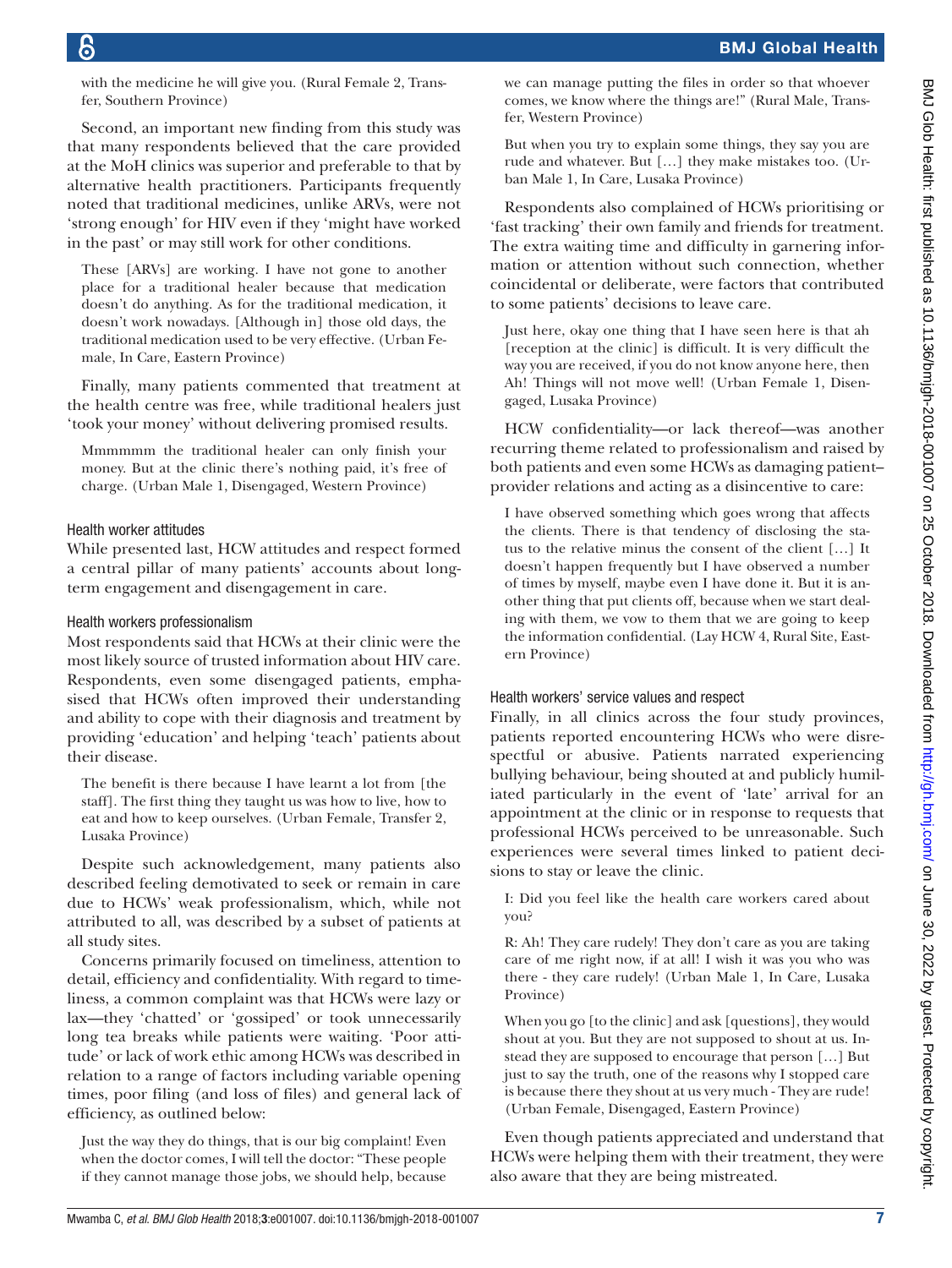#### **DISCUSSION**

Our indepth exploration of health system factors provides a more complete and nuanced understanding of current perceptions and experiences of Zambians living with HIV that contribute to engagement and disengagement from long-term care. The findings were remarkably consistent across the rural and urban participants, with variations mostly in the extent to which certain factors hindered or facilitated engagement in care. The health system 'hardware' (resourcing) and 'software' (clinic operating practices—including work norms and patterns and HCW attitudes) often interacted and amalgamated to influence patients' decisions to engage or disengage in care.

This paper presents evidence that Zambians in both rural and urban areas currently perceive ART and MoH services as being of better quality and more efficacious than alternative, traditional treatments. This finding is contrary to previous studies in Zambia which reported preference for alternative treatment in many settings due to ART-induced side effects, dissatisfaction with ART care, inability to meet stringent ART regimens and the quest to 'get cured'.[13 31–33](#page-9-3) The preference for MoH services expressed by Zambians in this study was partly due to respondents' perception that medical diagnostic tests and results provided the basis for more reliable and targeted treatment, perceived efficacy of ARV drugs and the provision of ARVs free of cost. This emergent preference shows an encouraging evolution in Zambians' awareness of, and confidence in, government-provided ART treatment at the individual level. It suggests that Zambians living with HIV may be motivated to both try and stay on ART due to changes in perceived benefits of taking ART. $42\frac{43}{13}$  However, our findings also show that improving patient experiences within the health system would help patients maintain ART use and keep them engaged in care.

The substantial impact of clinic location and distance to travel on access to care is well documented in both Zambian and regional literature.<sup>[15 28 44–46](#page-9-13)</sup> This study reaffirms the need to make HIV care more easily accessible, especially in rural areas. In part because of ongoing geographical barriers to access, our findings also highlight the need for HCWs to better understand and respond to individual patients' situation with flexibility. For example, where possible, by giving a longer supply of drugs if a patient cannot return for frequent appointments. HCWs that play an empathetic supportive role can reduce their social distance from patients, making patients more free and open about their experience with HIV care, which in turn may improve patients' comprehension of received advice and willingness to remain engaged.[47–49](#page-9-14)

Additionally, decentralised and 'differentiated' approaches urgently need to be explored as a mechanisms for accounting for patients' varied socioeconomic circumstances. $50-53$  For example, community-level approaches that bring home-based HIV testing, ART initiation and HIV services into the community, or allow

for family-centred or community-centred care, could be acceptable and feasible ways to address 'access to care' challenges[.44 54–57](#page-9-16) Community-level approaches to HIV service delivery could increase HIV awareness and foster critical (but often absent) collective support for those seeking to initiate or remain in HIV care.<sup>44 58–61</sup> Such a model could help bring HIV care closer to the communities, but also help transform communities into partners in the provision of HIV services, giving them room to participate in adapting the HIV services to patient needs.

The intersecting role of human resource shortages and discretionary practices (eg, late opening hours) discourage some patients—especially those who are more financially or socially vulnerable—from engaging in care. Chronic human resource shortages $62 63$  lead to bottlenecks and long queues that are natural causes of frustration. $64-66$  Also, routine operating practices that include late opening times, weak time management and occasional nepotistic practices contribute to patients' sense of 'wasted time' and also vulnerability to unintended disclosure in the clinic setting. These factors combined (and sometimes additionally influenced by other factors such as fear of losing social and emotional support due to anticipated stigma and insecure labour conditions) $13$ contribute to decisions to transfer or disengage.

Integrating more lay health workers formally into the health system to work at the community level or task-shift in facilities could be one strategy to mitigate staff shortages and frustrations with service delivery. $6768$  Coming from the patients' communities may position lay health workers to strengthen patient trust and to contribute considerably to improved health services. $69\frac{70}{10}$  Some lay health workers have amassed experience which is cardinal to meet the acute shortages of HCWs in health facilities.

However, simple addition of more health workers or increased training alone is unlikely to resolve the issues highlighted in this study. Socialisation into the workplace, governance, management of workload and remuneration all need careful consideration, else lay health workers may not be able to function and enhance service responsiveness as intended.<sup>71-73</sup> A study in Kenya, for example, reported concerns with the professional conduct and power relations between lay workers and patients due to the former being powerful members of their communities and acting as gate keepers.<sup>74</sup> Selection of appropriate providers requires careful consideration of those characteristics most likely to imbue trust, and support, training and supervision are all critical to ensure quality and responsiveness are maintained over time.<sup>75</sup> 76

Many patients described the quality of patient–provider relationships as a factor contributing to both engagement and disengagement from HIV care. This finding is consistent with other studies where disengaged participants expressed a disconnect between their expectations of care and the providers' style of care delivery.[71 72 77 78](#page-10-4) As demonstrated in the literature, HCWs, particularly professional HCWs, inevitably command a position of power in the healthcare setting. $2^{1.71.73}$  Thoughtless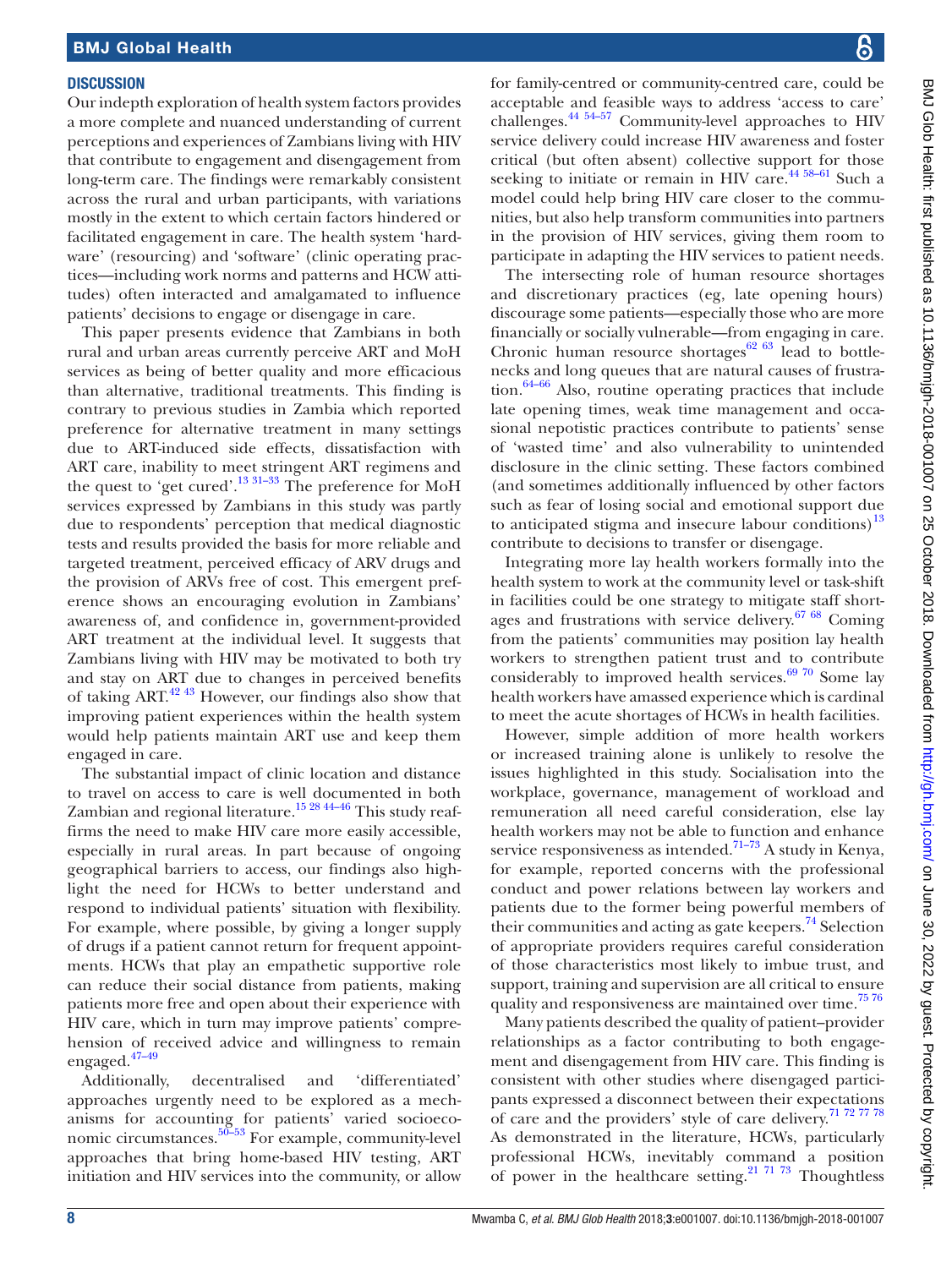reprimands designed to highlight this power differential creates a stressful environment for patients, and both in this study and elsewhere have been documented as discouraging clinic visits.<sup>[13 21](#page-9-3)</sup>

The critical and supportive role that empathetic providers play in supporting some participants showcases the importance of providers' responsiveness to engagement in care. Studies have shown that positive relationships with HCWs increase patients' confidence in their recommendations and motivate them to remain in HIV care.<sup>[14 46–48](#page-9-2)</sup> However, HCWs need support to play this empathetic role through adequate resource allocation, effective leadership and management, $\frac{79}{1}$  $\frac{79}{1}$  $\frac{79}{1}$  incentives, and continuous training and mentoring opportunities. $46\,80$ 

In this study, both lay and professional HCWs acknowledged that putting patients on intensive clinic visits if they failed to keep to clinic appointments was viewed by patients as a 'punishment' and did not address the constraints that led to such 'failures'. In this regard, there is a need to better understand variable responses by HCWs to patients' needs, for example, why do some demonstrate a willingness to be 'flexible' in their application of the rules (in ways that generally facilitate engagement) while others demonstrate great rigidity? What is it really about patient–provider relationships that facilitates or inhibits retention and adherence?

#### Study limitations

This paper reports findings from a qualitative study. Thus, while we collected data from a large number of patients and health workers taking care to ensure proportionate male and female, lay and professional, and urban and rural representation, our findings are not directly generalisable. We also recognise that the extended contact and engagement with participants may have led them to overstate or understate the circumstances leading to their engagement decisions, or to health workers emphasising certain aspects of their care over others. To minimise this risk, we used audio recordings and field notes to evaluate non-verbal communication. We also triangulated interview data against those generated from direct (non-participant) observation. While specific findings may not be generalised beyond the four Zambian provinces, we believe our analysis is an accurate reflection of participants' experience and sense-making of their treatment within the Zambian social and health system setting.

#### **CONCLUSION**

This paper suggests that people living with HIV in our sample prefer ART over other alternative HIV treatments, yet they may disengage from long-term care partially due to health system 'hardware' and 'software' factors. Insufficient resourcing in terms of clinic location, infrastructure and staffing, along with 'discretionary workplace practices', seemingly arbitrary clinical decisions, and disregard or abuse by some front-line HCWs, led patients to disengage and were perceived by all respondent types

as factors leading to disengagement from ART clinics in Zambia. We therefore suggest a need for improvements in resourcing and structuring of HIV services and reorientation of healthcare policy, starting from preservice training to clinic operational guidelines and clinic leadership, to encourage more 'patient centred' care. ART delivery must be in consultation with the ART recipient communities, which could create an improved and more equal patient–provider relationship. The ensuing sense of shared responsibility in delivering ART that is suited to patients' needs and context could keep patients engaged in long-term care and help achieve desired health outcomes.

Acknowledgements We are grateful to all the participants of this study and their families for agreeing to share their time and experiences. Special thanks go to Kombatende Sikombe, Sandra Simbeza, assistant study coordinators and qualitative research associates for their contribution to the study coordination and data collection. We would also like to thank the Zambian Ministry of Health for their support during study implementation.

Contributors SMT and LB conceived and designed the study. SMT and CM conducted the analysis and interpreted the data. CM coordinated the data collection and wrote the first draft of the manuscript. CM, SMT, AS, NM, LB, EG, CBH and IS were involved in revising the manuscript critically for important intellectual content. SMT, CBH and IS agreed to be accountable for all aspects of the work in ensuring that questions related to the accuracy or integrity of any part of the work are appropriately investigated and resolved. All authors read and approved the final manuscript.

Funding This work was supported by the Bill and Melinda Gates Foundation (grant number OPP1105071).

Competing interests None declared.

Patient consent Not required.

Ethics approval All procedures were subject to written informed consent, including audio-recorded IDIs and FGDs. The study was approved by the University of Zambia Biomedical Research Ethics Committee (UNZABREC), the Ministry of Health, and the University of California, San Francisco (UCSF) Institutional Review Board (IRB) (reference number 004-06-14).

Provenance and peer review Not commissioned; externally peer reviewed.

Data sharing statement 'Human subjects' protection approvals for this study were conditional on ensuring the confidentiality of all respondents in the interviews and focus groups. Sharing of direct transcripts which include locations, references and names that may identify respondents or close colleagues is thus not appropriate.

Open access This is an open access article distributed in accordance with the Creative Commons Attribution 4.0 Unported (CC BY 4.0) license, which permits others to copy, redistribute, remix, transform and build upon this work for any purpose, provided the original work is properly cited, a link to the licence is given, and indication of whether changes were made. See: [http://creativecommons.org/](http://creativecommons.org/licenses/by/4.0/) [licenses/by/4.0/](http://creativecommons.org/licenses/by/4.0/)

#### **REFERENCES**

- <span id="page-8-0"></span>1. Mathers C. *The global burden of disease: 2004 update*. World Health Organization, 2008.
- <span id="page-8-1"></span>2. Rosen S, Fox MP, Gill CJ. Patient retention in antiretroviral therapy programs in sub-Saharan Africa: a systematic review. *[PLoS Med](http://dx.doi.org/10.1371/journal.pmed.0040298)* 2007;4:e298.
- 3. Fox MP, Rosen S. Patient retention in antiretroviral therapy programs up to three years on treatment in sub-Saharan Africa, 2007-2009: systematic review. *[Trop Med Int Health](http://dx.doi.org/10.1111/j.1365-3156.2010.02508.x)* 2010;15(Suppl 1):1–15.
- 4. Tassie JM, Baijal P, Vitoria MA, *et al*. Trends in retention on antiretroviral therapy in national programs in low-income and middleincome countries. *[J Acquir Immune Defic Syndr](http://dx.doi.org/10.1097/QAI.0b013e3181d73e1b)* 2010;54:437–41.
- <span id="page-8-2"></span>5. Teeraananchai S, Kerr SJ, Amin J, *et al*. Life expectancy of HIVpositive people after starting combination antiretroviral therapy: a meta-analysis. *[HIV Med](http://dx.doi.org/10.1111/hiv.12421)* 2017;18:256–66.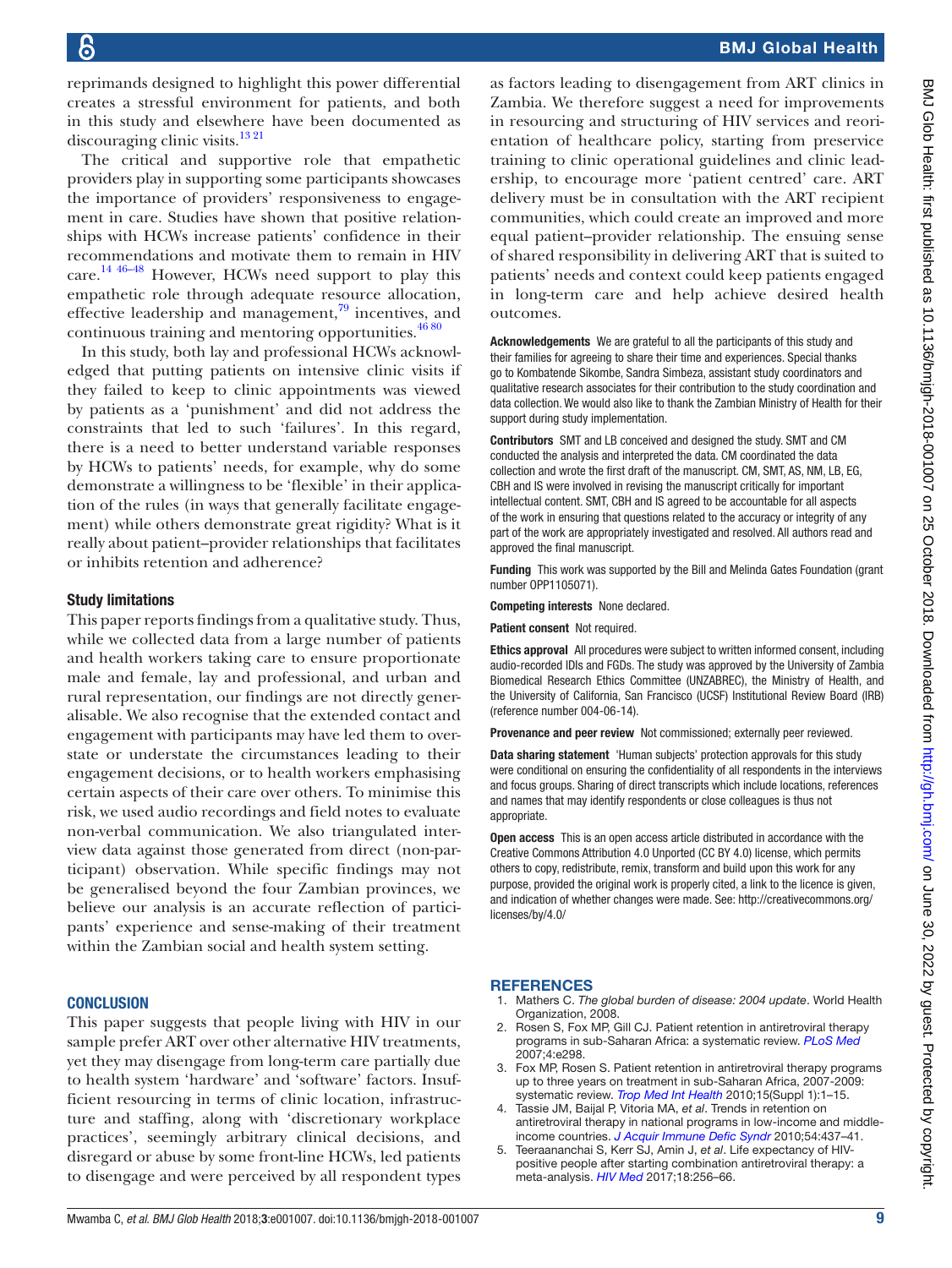- 6. Antiretroviral Therapy Cohort Collaboration. Survival of HIVpositive patients starting antiretroviral therapy between 1996 and 2013: a collaborative analysis of cohort studies. *[Lancet HIV](http://dx.doi.org/10.1016/S2352-3018(17)30066-8)* 2017;4:e349–e356.
- <span id="page-9-0"></span>7. Geng EH, Odeny TA, Lyamuya R, *et al*. Retention in care and patient-reported reasons for undocumented transfer or stopping care among HIV-infected patients on antiretroviral therapy in Eastern Africa: application of a sampling-based approach. *[Clin Infect Dis](http://dx.doi.org/10.1093/cid/civ1004)* 2016;62:935–44.
- 8. Geng EH, Nash D, Kambugu A, *et al*. Retention in care among HIVinfected patients in resource-limited settings: emerging insights and new directions. *[Curr HIV/AIDS Rep](http://dx.doi.org/10.1007/s11904-010-0061-5)* 2010;7:234–44.
- 9. Cheever LW. *Engaging HIV-infected patients in care: their lives depend on it*, 2007.
- 10. Mugavero MJ, Norton WE, Saag MS. Health care system and policy factors influencing engagement in HIV medical care: piecing together the fragments of a fractured health care delivery system. *[Clin Infect Dis](http://dx.doi.org/10.1093/cid/ciq048)* 2011;52(Suppl 2):S238–S246.
- <span id="page-9-1"></span>11. Giordano TP, Gifford AL, White AC, *et al*. Retention in care: a challenge to survival with HIV infection. *[Clin Infect Dis](http://dx.doi.org/10.1086/516778)* 2007;44:1493–9.
- 12. Mocroft AJ, Lundgren JD, d'Armino Monforte A, *et al*. Survival of AIDS patients according to type of AIDS-defining event. The AIDS in Europe Study Group. *[Int J Epidemiol](http://dx.doi.org/10.1093/ije/26.2.400)* 1997;26:400–7.
- <span id="page-9-3"></span>13. Musheke M, Bond V, Merten S. Individual and contextual factors influencing patient attrition from antiretroviral therapy care in an urban community of Lusaka, Zambia. *[J Int AIDS Soc](http://dx.doi.org/10.7448/IAS.15.3.17366)* 2012;15(Suppl  $1):1-9$
- <span id="page-9-2"></span>14. van Dijk JH, Sutcliffe CG, Munsanje B, *et al*. Barriers to the care of HIV-infected children in rural Zambia: a cross-sectional analysis. *[BMC Infect Dis](http://dx.doi.org/10.1186/1471-2334-9-169)* 2009;9:169.
- <span id="page-9-13"></span>15. Tuller DM, Bangsberg DR, Senkungu J, *et al*. Transportation costs impede sustained adherence and access to HAART in a clinic population in southwestern Uganda: a qualitative study. *[AIDS Behav](http://dx.doi.org/10.1007/s10461-009-9533-2)* 2010;14:778–84.
- 16. Hardon AP, Akurut D, Comoro C, *et al*. Hunger, waiting time and transport costs: time to confront challenges to ART adherence in Africa. *[AIDS Care](http://dx.doi.org/10.1080/09540120701244943)* 2007;19:658–65.
- 17. Munro SA, Lewin SA, Smith HJ, *et al*. Patient adherence to tuberculosis treatment: a systematic review of qualitative research. *[PLoS Med](http://dx.doi.org/10.1371/journal.pmed.0040238)* 2007;4:e238.
- 18. Rosen S, Fox MP. Retention in HIV care between testing and treatment in sub-Saharan Africa: a systematic review. *[PLoS Med](http://dx.doi.org/10.1371/journal.pmed.1001056)* 2011;8:e1001056.
- 19. Robbins RN, Spector AY, Mellins CA, *et al*. Optimizing ART adherence: update for HIV treatment and prevention. *[Curr HIV/AIDS](http://dx.doi.org/10.1007/s11904-014-0229-5)  [Rep](http://dx.doi.org/10.1007/s11904-014-0229-5)* 2014;11:423–33.
- 20. Campbell C, Scott K, Skovdal M, *et al*. A good patient? How notions of 'a good patient' affect patient-nurse relationships and ART adherence in Zimbabwe. *[BMC Infect Dis](http://dx.doi.org/10.1186/s12879-015-1139-x)* 2015;15:404.
- <span id="page-9-17"></span>21. Bukenya D, Wringe A, Moshabela M. Where are we now? A multicountry qualitative study to explore access to pre-antiretroviral care services: a precursor to antiretroviral therapy initiation. *Sex Transm Infect* 2017;14.
- <span id="page-9-4"></span>22. Ware NC, Wyatt MA, Tugenberg T. Social relationships, stigma and adherence to antiretroviral therapy for HIV/AIDS. *[AIDS Care](http://dx.doi.org/10.1080/09540120500330554)* 2006;18:904–10.
- 23. Zou J, Yamanaka Y, John M, *et al*. Religion and HIV in Tanzania: influence of religious beliefs on HIV stigma, disclosure, and treatment attitudes. *[BMC Public Health](http://dx.doi.org/10.1186/1471-2458-9-75)* 2009;9:75.
- 24. Babb DA, Pemba L, Seatlanyane P, *et al*. Use of traditional medicine by HIV-infected individuals in South Africa in the era of antiretroviral therapy. *[Psychol Health Med](http://dx.doi.org/10.1080/13548500600621511)* 2007;12:314–20.
- 25. Dahab M, Charalambous S, Hamilton R, *et al*. "That is why I stopped the ART": patients' & providers' perspectives on barriers to and enablers of HIV treatment adherence in a South African workplace programme. *[BMC Public Health](http://dx.doi.org/10.1186/1471-2458-8-63)* 2008;8:63.
- 26. Unge C, Ragnarsson A, Ekström AM, *et al*. The influence of traditional medicine and religion on discontinuation of ART in an urban informal settlement in Nairobi, Kenya. *[AIDS Care](http://dx.doi.org/10.1080/09540121.2010.534432)* 2011;23:851–8.
- 27. Miller CM, Ketlhapile M, Rybasack-Smith H, *et al*. Why are antiretroviral treatment patients lost to follow-up? A qualitative study from South Africa. *[Trop Med Int Health](http://dx.doi.org/10.1111/j.1365-3156.2010.02514.x)* 2010;15(Suppl 1):48–54.
- 28. Roura M, Nsigaye R, Nhandi B, *et al*. "Driving the devil away": qualitative insights into miraculous cures for AIDS in a rural Tanzanian ward. *[BMC Public Health](http://dx.doi.org/10.1186/1471-2458-10-427)* 2010;10:427.
- 29. Wanyama J, Castelnuovo B, Wandera B, *et al*. Belief in divine healing can be a barrier to antiretroviral therapy adherence in Uganda. *[AIDS](http://dx.doi.org/10.1097/QAD.0b013e32823ecf7f)* 2007;21:1486–7.
- <span id="page-9-5"></span>30. Seidel G. The competing discourses of HIV/AIDS in sub-Saharan Africa: discourses of rights and empowerment vs discourses of control and exclusion. *[Soc Sci Med](http://dx.doi.org/10.1016/0277-9536(93)90002-L)* 1993;36:175–94.
- 31. Reid SE, Mulenga LB, Folk WR, *et al*. Abandonment of antiretroviral therapy: a potential barrier to scale-up in sub-Saharan Africa. *[S Afr](http://www.ncbi.nlm.nih.gov/pubmed/18683375)  [Med J](http://www.ncbi.nlm.nih.gov/pubmed/18683375)* 2008;98:448–50.
- 32. Grant E, Logie D, Masura M, *et al*. Factors facilitating and challenging access and adherence to antiretroviral therapy in a township in the Zambian Copperbelt: a qualitative study. *[AIDS Care](http://dx.doi.org/10.1080/09540120701854634)* 2008;20:1155–60.
- 33. Murray LK, Semrau K, McCurley E, *et al*. Barriers to acceptance and adherence of antiretroviral therapy in urban Zambian women: a qualitative study. *[AIDS Care](http://dx.doi.org/10.1080/09540120802032643)* 2009;21:78–86.
- 34. Sanjobo N, Frich JC, Fretheim A. Barriers and facilitators to patients' adherence to antiretroviral treatment in Zambia: a qualitative study. *[Sahara J](http://dx.doi.org/10.1080/17290376.2008.9724912)* 2008;5:136–43.
- <span id="page-9-6"></span>35. Topp SM, Chipukuma JM, Hanefeld J. Understanding the dynamic interactions driving Zambian health centre performance: a case-based health systems analysis. *[Health Policy Plan](http://dx.doi.org/10.1093/heapol/czu029)* 2015;30:485–99.
- <span id="page-9-7"></span>36. O'Brien A, Fahmy R, Singh SP. Disengagement from mental health services. *[Soc Psychiatry Psychiatr Epidemiol](http://dx.doi.org/10.1007/s00127-008-0476-0)* 2009;44:558–68.
- <span id="page-9-8"></span>37. Ware NC, Wyatt MA, Geng EH, *et al*. Toward an understanding of disengagement from HIV treatment and care in sub-Saharan Africa: a qualitative study. *[PLoS Med](http://dx.doi.org/10.1371/journal.pmed.1001369)* 2013;10:e1001369.
- <span id="page-9-9"></span>38. Topp SM, Mwamba C, Sharma A, *et al*. Rethinking retention: mapping interactions between multiple factors that influence longterm engagement in HIV care. *[PLoS One](http://dx.doi.org/10.1371/journal.pone.0193641)* 2018;13:e0193641.
- <span id="page-9-10"></span>39. Czaicki NL, Holmes CB, Sikazwe I, *et al*. Nonadherence to antiretroviral therapy among HIV-infected patients in Zambia is concentrated among a minority of patients and is highly variable across clinics. *[AIDS](http://dx.doi.org/10.1097/QAD.0000000000001347)* 2017;31:689–96.
- <span id="page-9-11"></span>40. Attride-Stirling J. Thematic networks: an analytic tool for qualitative research. *[Qualitative Research](http://dx.doi.org/10.1177/146879410100100307)* 2001;1:385–405.
- 41. Bradley EH, Curry LA, Devers KJ. Qualitative data analysis for health services research: developing taxonomy, themes, and theory. *[Health](http://dx.doi.org/10.1111/j.1475-6773.2006.00684.x)  [Serv Res](http://dx.doi.org/10.1111/j.1475-6773.2006.00684.x)* 2007;42:1758–72.
- <span id="page-9-12"></span>42. Rosenstock IM. Historical origins of the health belief model. *[Health](http://dx.doi.org/10.1177/109019817400200403)  [Educ Monogr](http://dx.doi.org/10.1177/109019817400200403)* 1974;2:328–35.
- 43. Fisher JD, Fisher WA, Amico KR, *et al*. An information-motivationbehavioral skills model of adherence to antiretroviral therapy. *[Health](http://dx.doi.org/10.1037/0278-6133.25.4.462)  [Psychol](http://dx.doi.org/10.1037/0278-6133.25.4.462)* 2006;25:462–73.
- <span id="page-9-16"></span>44. Govindasamy D, Ford N, Kranzer K. Risk factors, barriers and facilitators for linkage to antiretroviral therapy care: a systematic review. *[AIDS](http://dx.doi.org/10.1097/QAD.0b013e3283578b9b)* 2012;26:2059–67.
- 45. Layer EH, Kennedy CE, Beckham SW, *et al*. Multi-level factors affecting entry into and engagement in the HIV continuum of care in Iringa, Tanzania. *[PLoS One](http://dx.doi.org/10.1371/journal.pone.0104961)* 2014;9:e104961.
- <span id="page-9-18"></span>46. Roura M, Busza J, Wringe A, *et al*. Barriers to sustaining antiretroviral treatment in Kisesa, Tanzania: a follow-up study to understand attrition from the antiretroviral program. *[AIDS Patient](http://dx.doi.org/10.1089/apc.2008.0129)  [Care STDS](http://dx.doi.org/10.1089/apc.2008.0129)* 2009;23:203–10.
- <span id="page-9-14"></span>47. Taylor SE. Hospital patient behavior: reactance, helplessness, or control? *[J Soc Issues](http://dx.doi.org/10.1111/j.1540-4560.1979.tb00793.x)* 1979;35:156–84.
- 48. Campbell C, Scott K, Madanhire C, *et al*. A 'good hospital': nurse and patient perceptions of good clinical care for HIV-positive people on antiretroviral treatment in rural Zimbabwe--a mixed-methods qualitative study. *[Int J Nurs Stud](http://dx.doi.org/10.1016/j.ijnurstu.2010.07.019)* 2011;48:175–83.
- 49. Fleischer S, Berg A, Zimmermann M, *et al*. Nurse-patient interaction and communication: a systematic literature review. *[J Public Health](http://dx.doi.org/10.1007/s10389-008-0238-1)* 2009;17:339–53.
- <span id="page-9-15"></span>50. Barker C, Dutta A, Klein K. Can differentiated care models solve the crisis in HIV treatment financing? Analysis of prospects for 38 countries in sub-Saharan Africa. *[J Int AIDS Soc](http://dx.doi.org/10.7448/IAS.20.5.21648)* 2017;20(Suppl 4):21648.
- 51. World Health Organization. *What's new in service delivery: fact sheet*, 2015.
- 52. World Health Organisation. *consultation on HIV differentiated service delivery models for specific populations and settings: pregnant and breastfeeding women, children, adolescents and key populations. Meeting report*. Geneva, Switzerland, 2016.
- 53. About Differentiated Care Initiative, 1988. International AIDS Society. Available from: <https://www.iasociety.org/DifferentiatedCare>
- 54. Kimaiyo S, Were MC, Shen C, *et al*. Home-based HIV counselling and testing in western Kenya. *[East Afr Med J](http://dx.doi.org/10.4314/eamj.v87i3.62195)* 2010;87:100–8.
- 55. Lugada E, Levin J, Abang B, *et al*. Comparison of home and clinicbased HIV testing among household members of persons taking antiretroviral therapy in Uganda: results from a randomized trial. *[J](http://dx.doi.org/10.1097/QAI.0b013e3181e9e069)  [Acquir Immune Defic Syndr](http://dx.doi.org/10.1097/QAI.0b013e3181e9e069)* 2010;55:245–52.
- 56. Tumwebaze H, Tumwesigye E, Baeten JM, *et al*. Household-based HIV counseling and testing as a platform for referral to HIV care and